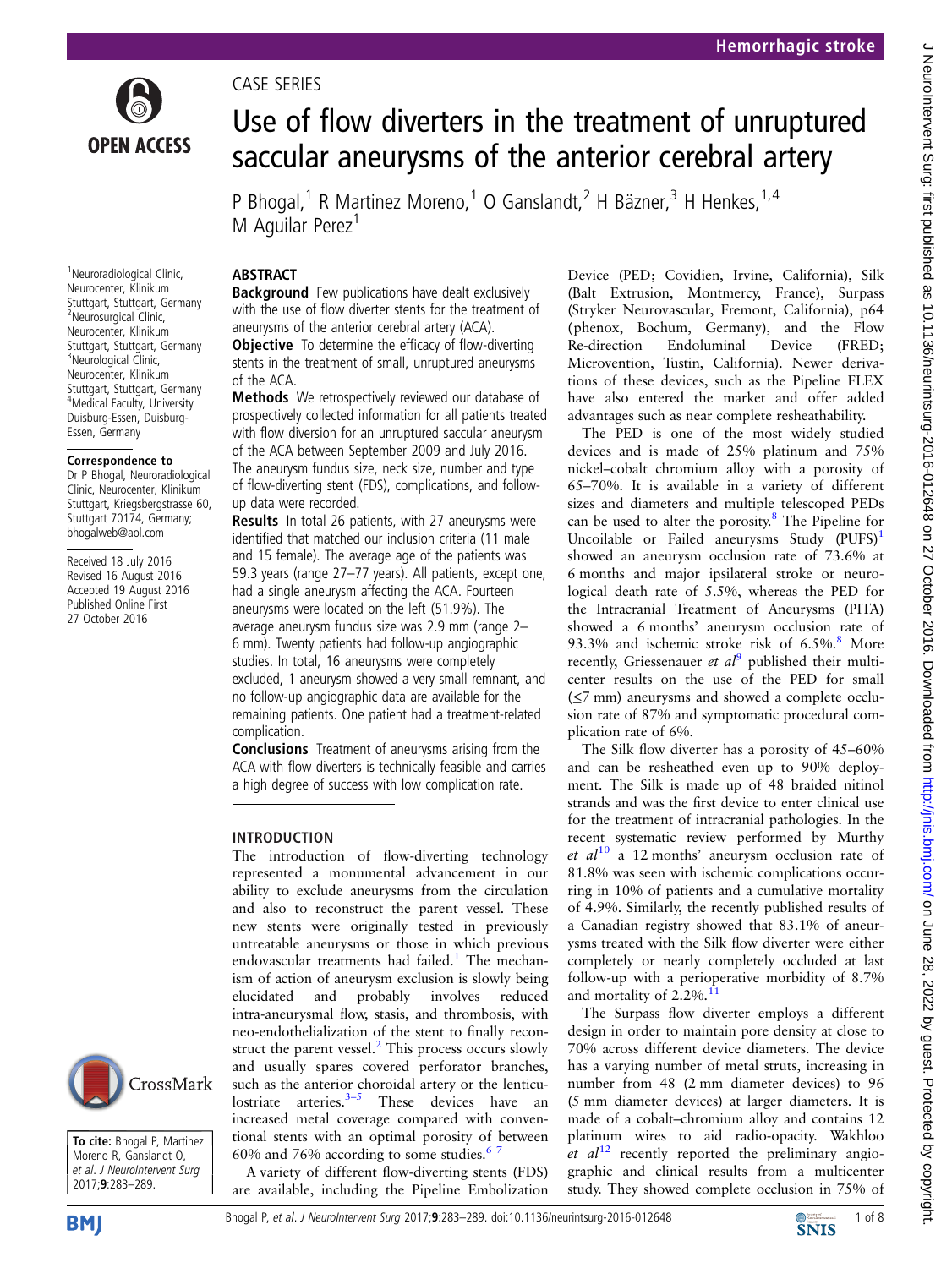patients who had follow-up angiography (158 of 186 aneurysms). Ischemic stroke was seen in 3.7% of patients in ≤30 days with intra-parenchymal hemorrhage and subarachnoid hemorrhage ( $\leq$ 7 days) seen in 2.5% and a mortality of 1.6% for aneurysms in the anterior circulation.

The FRED flow diverter has a unique dual layer design that consists of a low porosity inner mesh and higher porosity outer mesh. The device is composed of 48 braided nitinol inner strands and 16 outer struts with 4 interwoven marker strands as well as proximal and distal markers. The dual layer is restricted to the mid-section and covers approximately 80% of the device length with the aim of increasing coverage across the aneurysmal neck. Kocer *et al*<sup>[13](#page-6-0)</sup> published their initial experience of the FRED flow diverter and showed progressive occlusion of aneurysms up to 12 months with low rates of morbidity and mortality. Similarly, Möhlenbruch et  $al^{14}$  $al^{14}$  $al^{14}$  showed progressive aneurysmal occlusion with 73% of aneurysms completely occluded at the 6 months' follow-up while Briganti et  $al^{15}$  $al^{15}$  $al^{15}$  had occlusion rates of 83%. The safety profile also seems comparable to the other devices with no deaths seen in the studies and morbidity seen in 10% of cases in the series by Möhlenbruch and 8% in that of Briganti et al.<sup>[15](#page-6-0)</sup>

The p64 is a braided FDS composed of 64 nitinol wires. Two platinum wires wrapped around the shaft assist in radio-opacity. The 64 wires are grouped into eight bundles proximally, with each bundle consisting of eight wires. A radio-opaque marker is attached to end of each of these bundles. The porosity of the device is 51–60%. The p64 is unique among flow diverters in that it is mechanically detached and can be resheathed even after complete deployment. Fischer et  $al^{16}$  $al^{16}$  $al^{16}$  published their initial experience and showed, similar to other flow diverters, a progressive occlusion with an overall occlusion rate of 85.7% at last follow-up and a good safety profile (permanent morbidity 1.7%, and mortality 0.8%). Briganti et  $al^{17}$  $al^{17}$  $al^{17}$  have also reported their experience with the p64 and showed occlusion rates of 88% and 2.5% permanent morbidity with no mortality.

With the introduction of flow diversion into clinical practice, previously untreatable or difficult to treat aneurysms are now amenable to endovascular treatment approaches. Until recently, little has been published on the use of flow diverters above the level of the circle of Willis and especially their use in the anterior cerebral artery  $(ACA).$ <sup>[18](#page-6-0)</sup> The purpose of our study is to report our experience with flow diverters in the management of aneurysms of the ACA, excluding the anterior communicating artery (AcomA), including the safety and effectiveness of this strategy.

# MATERIALS AND METHODS

#### Patient population

Between September 2009 and February 2016, 26 patients with unruptured ACA aneurysms were admitted to our institution for endovascular treatment. For each patient we recorded demographic data, clinical presentation, location of the aneurysm, therapeutic intervention, immediate angiographic and clinical result, and clinical and radiological follow-up information. The data were entered into our prospectively collected computer database.

#### Classification of ACA segment aneurysms

All aneurysms were evaluated and anatomically located based in the position of the aneurysmal neck. The A1 segment was classified as the segment extending from the termination of the internal carotid artery (ICA) to the AcomA. The A2 segment was defined as the segment of the vessel extending from the

AcomA to the region between the rostrum and the genu of the corpus callosum. The A3 portion of the vessel was defined as that portion of the vessel lying anterior to, and curving around, the genu of the corpus callosum. There were no documented aneurysms arising from the A4 segment or distal. We purposefully excluded aneurysms of the AcomA itself as we feel these aneurysms warrant separate attention and alternative treatment strategies.

#### Endovascular treatment

All treatments were performed under general anesthesia. Two commercially available FDS were used: PED (Medtronic) and p64 (phenox, Bochum, Germany). Patient informed consent was obtained before the procedure in all cases. The selection of FDS was dependent upon the operators' judgment. A single FDS was placed in all patients.

All patients received dual antiplatelet therapy (aspirin 100 mg daily and clopidogrel 75 mg) before the treatment. The effectiveness of the antiplatelet regimen was tested using the Multiplate analyzer (Roche). Patients found to be resistant to clopidogrel received 2×90 mg ticagrelor daily. The postprocedural antiplatelet regimen consisted of clopidogrel continued for 12 months after treatment and aspirin continued for life.

All procedures were performed via the right common femoral route using a 6 Fr access system as standard and either a Marksman (Covidien) catheter or XT27 (Stryker Neurovascular) catheter to deploy the FDS. All procedures were performed under heparin anticoagulation with a 5000 IU bolus dose at the start of the procedure and subsequent 1000 IU bolus doses every hour to maintain the activated clotting time between 2 and 2.5 times the baseline level.

#### Procedural assessment and follow-up

Patency and flow characteristics within the ACA and any cortical branches were assessed angiographically immediately after placement of the FDS and during follow-up. Procedural follow-up (digital subtraction angiography (DSA)) was performed initially at 3–6 months, again at 9–12 months and then once a year. Standard angiographic projections were used to assess the patency of the vessels and the aneurysms in addition to angiographic projections that repeated those used during the treatment. Aneurysm occlusion was graded as either completely excluded, minor remnant, major remnant, or unchanged (patent).

Neurological examinations were performed to evaluate potential ischemic or hemorrhagic complications in the postoperative period (<24 hours after the procedure) and at each subsequent follow-up.

#### RESULTS

### Patient population

We identified 26 patients with 27 aneurysms. Eleven patients were male and the average of the patients was 59.3 years old (range 27–77 years). Fourteen patients had left-sided aneurysms. Nine aneurysms were located on the A1 segment, 15 at the A1/A2 junction, 2 on the A2 segment, and 1 aneurysm was located at the A2/A3 junction. The average aneurysm fundus size was 2.9 mm (range 2–6 mm). The results are summarized in [table 1.](#page-2-0)

#### Feasibility

Delivery of the flow diverter was possible in all cases. Adjunctive devices were used for six aneurysms—four had coils and two patients had stents. A single type of flow diverter—for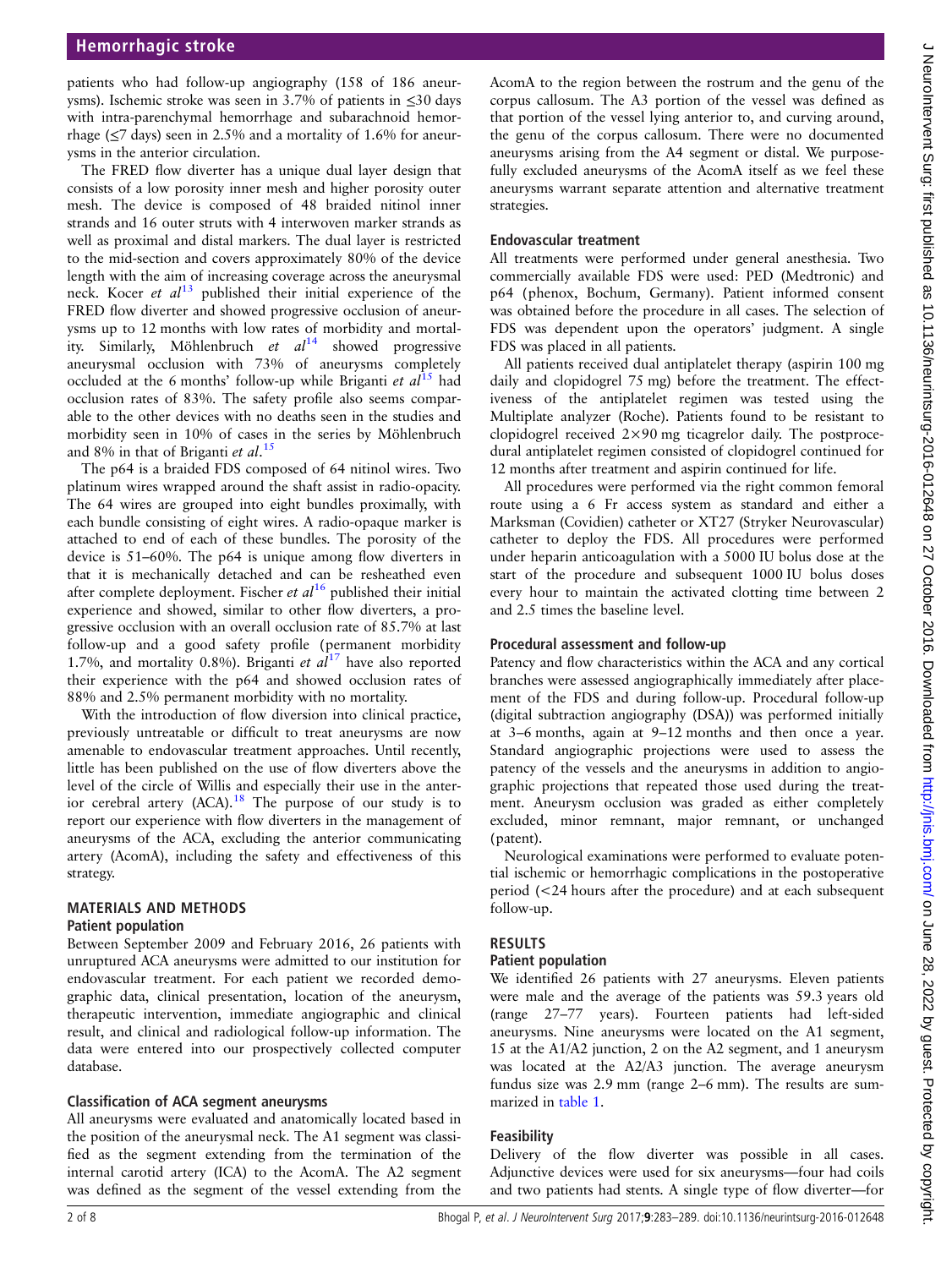|                      |                | rasie i The anatomical and radiological data of the treated anearyonis |            |                       |                          |                  |                              |                       |                    |                           |                            |                           |
|----------------------|----------------|------------------------------------------------------------------------|------------|-----------------------|--------------------------|------------------|------------------------------|-----------------------|--------------------|---------------------------|----------------------------|---------------------------|
| <b>Patient</b><br>No | Location       | Number of<br>aneurysms on the<br><b>ACA</b>                            | Laterality | Aneurysm neck<br>(mm) | Aneurysm<br>dome (mm)    | Other treatment  | <b>Flow</b><br>diverter      | First F/U<br>(months) | Occluded at<br>F/U | Covered branch<br>patent? | mRS before<br>intervention | mRS after<br>intervention |
|                      | A1             |                                                                        |            | $\overline{2}$        | $\overline{2}$           | $\pmb{0}$        | $2 \times PED$               | 3                     | Y                  | Y                         | $\mathbf{0}$               | $\mathbf{0}$              |
| 2                    | A1/A2          |                                                                        |            | 2.5                   | 2.5                      | $\pmb{0}$        | $1 \times p64$               | $\overline{2}$        | Y                  | Y                         |                            | $\Omega$                  |
| 3                    | A1             |                                                                        |            | $\overline{2}$        | $\overline{2}$           | $\mathbf{0}$     | $1 \times p64$               | $\overline{3}$        |                    |                           |                            |                           |
| 4                    | A1/A2          |                                                                        |            | $\overline{2}$        | 3                        | $\mathbf{0}$     | $1 \times p64$               | $\overline{3}$        |                    |                           |                            |                           |
| 5                    | A1/A2          |                                                                        |            | $\overline{2}$        |                          | $\mathbf{0}$     | $1 \times p64$               | $\overline{3}$        |                    |                           |                            |                           |
| 6                    | A1/A2          |                                                                        |            | 3                     | 3                        | $\mathbf{0}$     | $2 \times PED$               | 4                     |                    |                           |                            |                           |
|                      | A1             |                                                                        |            | $\overline{2}$        | 4                        | Coils            | $2 \times p64$<br>telescoped | 4                     | Y                  | Y                         |                            |                           |
|                      | A1/A2          |                                                                        |            | $\overline{2}$        | $\overline{2}$           | $\mathbf{0}$     |                              | 5                     | Y                  | Y                         |                            |                           |
| 8                    | A1             |                                                                        |            | $\overline{2}$        | 4                        | $\mathbf{0}$     | $1 \times p64$               | 4                     | N/A                | Y                         |                            |                           |
| 9                    | A1/A2          |                                                                        |            | $\overline{2}$        | $\overline{\phantom{0}}$ | $\mathbf{0}$     | $1 \times p64$               |                       | Υ                  |                           |                            |                           |
| 10                   | A1             |                                                                        |            |                       | 2.5                      | $\mathbf{0}$     | $1 \times p64$               | $\overline{3}$        |                    |                           |                            |                           |
| 11                   | A <sub>1</sub> |                                                                        |            | $\overline{2}$        | $\overline{2}$           | $\mathbf{0}$     | $1 \times p64$               | $\mathbf{1}$          | Y                  |                           |                            |                           |
| 12                   | A1/A2          |                                                                        |            | $\overline{3}$        | 6                        | Solitaire stent  | $1 \times PED$               | N/A                   | N/A                |                           |                            |                           |
| 13                   | A1             |                                                                        |            | 4                     | $\overline{2}$           | $\bf{0}$         | $1 \times p64$               | 3                     | Y                  |                           |                            |                           |
| 14                   | A1/A2          |                                                                        |            | $\overline{2}$        | $\overline{2}$           | $\mathbf{0}$     | $1 \times p64$               | $\overline{3}$        | N/A                |                           |                            |                           |
| 15                   | A1/A2          |                                                                        |            | $\Omega$              | $\mathbf{0}$             | $\mathbf{0}$     | $1 \times p64$               | $\overline{3}$        | $\mathsf{N}$       |                           |                            |                           |
| 16                   | A1             |                                                                        |            | $\overline{2}$        |                          | Coils            | $1 \times p64$               | N/A                   | N/A                |                           |                            |                           |
| 17                   | A1             |                                                                        |            | $\overline{2}$        |                          | $\mathbf{0}$     | $1 \times p64$               | 3                     | N                  |                           |                            |                           |
| 18                   | A1/A2          |                                                                        |            | $\overline{3}$        |                          | Coils            | $1 \times p64$               | $\overline{3}$        | N/A                |                           |                            |                           |
| 19                   | A1/A2          |                                                                        |            | $\overline{2}$        | 5                        | $\mathbf{0}$     | $1 \times p64$               | N/A                   | N/A                |                           |                            |                           |
| 20                   | A2/3           |                                                                        |            | $\overline{4}$        | 2.5                      | Coils            | $1 \times PED$               | 5                     | Y                  |                           |                            |                           |
| 21                   | A2             |                                                                        |            |                       | $\overline{2}$           | $\mathbf 0$      | $1 \times p64$               | $\overline{3}$        | Y                  |                           |                            |                           |
| 22                   | A1/A2          |                                                                        |            | $\overline{2}$        | 2                        | $\mathbf{0}$     | $1 \times p64$               | N/A                   | N/A                |                           |                            |                           |
| 23                   | A1/A2          |                                                                        |            | 3                     |                          | Enterprise stent | $1 \times p64$               | $\overline{3}$        | Y                  |                           |                            |                           |
| 24                   | A1/A2          |                                                                        |            | $\overline{2}$        | $\overline{2}$           | $\bf{0}$         | $1 \times p64$               | N/A                   | N/A                |                           |                            |                           |
| 25                   | A1/A2          |                                                                        |            | 3                     | 6                        | $\mathbf{0}$     | $1 \times p64$               | N/A                   | N/A                | Y                         |                            |                           |
| 26                   | A2             |                                                                        |            | $\overline{2}$        | $\overline{\phantom{0}}$ | $\Omega$         | $1 \times PED$               | $\overline{4}$        | Y                  | Y                         |                            |                           |

<span id="page-2-0"></span>Table 1 The anatomical and radiological data of the treated aneurysms

ACA, anterior cerebral artery; F/U, follow-up; mRS, modified Rankin Scale; PED, Pipeline Embolization Device.

3 of 8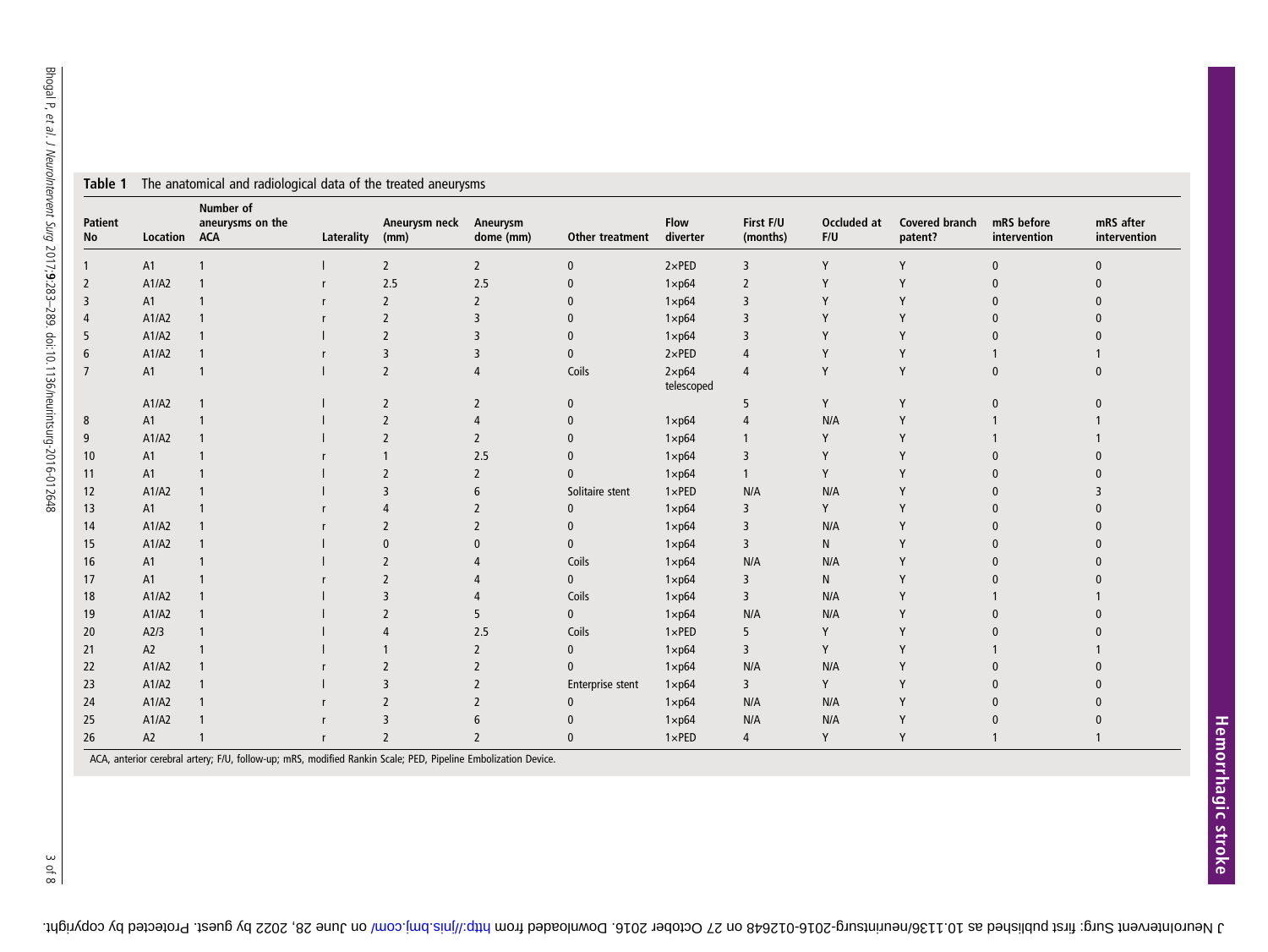$\overline{C}$ 

example, either a p64 or PED, was used in 23 patients and two telescoped stents were used in 1 patient. Delivery of the flow diverter was possible in all cases.

#### Angiographic follow-up

At least one follow-up angiogram was available in 20 patients at an average of 3.1 months (range 1–5 months). Delayed follow-up was available in 13 patients at an average of 27.3 months (range 7–66 months). Of all patients with at least one follow-up angiogram 16 aneurysms were completely occluded (80% occlusion) and one patient had a minor remnant (5%). All covered branches remained patent at follow-up.

#### Complication rate

A single death was seen in our series (patient 12). In this patient a left A1/A2 aneurysm had previously been coiled after a subarachnoid hemorrhage. Follow-up DSA showed a progressive reperfusion of the aneurysm. Catheterization of, and flow diverter deployment, into the left ACA were straightforward. DSA thereafter revealed a wire dissection of the left pericallosal artery, with a minor leakage. The perforated vessel was occluded with glue, with an instantaneous interruption of the extravasation. During the following night, the patient deteriorated clinically and CT showed a massive intracranial hemorrhage (ICH), which eventually caused the death of this patient.

# **DISCUSSION**

Flow diverters are a new generation of stents that cause disruption of intra-aneurysmal blood flow and changes in the transmural pressure gradient. Progressive intra-aneurysmal stasis and thrombosis occurs as does neo-endothelialization of the stent to finally exclude the aneurysm from the circulation and recon-struct the parent artery.<sup>[2](#page-6-0)</sup> Even though these devices have only recently entered the interventional sphere, a large body of evidence about their effectiveness, safety profile, and technical limitations has already been amassed, with several systematic reviews available. The review by Briganti et  $al^{19}$  $al^{19}$  $al^{19}$  included 18 studies with a total of 1704 aneurysms in 1483 patients. Unruptured aneurysms accounted for 90% of aneurysms treated and 87.5% of aneurysms were located in the anterior circulation, the majority being located on the ICA up to the bifurcation (1368 aneurysms) with only 135 located on either the ACA or middle cerebral artery (MCA). This group reported an overall rate of occlusion at final follow-up of 81.5% (range 69–100%). This study also showed progressive occlusion of the aneurysm, with occlusion of 74.5% of aneurysms at the 6-month follow-up (nine studies) and 89.6% occluded at 12 months (eight studies). The overall rate of ischemic complications was 4.1%, hemorrhagic complications 2.9%, and mortality was reported to be 3.4%.

Lv et  $al^{20}$  $al^{20}$  $al^{20}$  published the results of their meta-analysis and systematic review, which included 1524 patients with 1732 aneurysms, 87.5% unruptured and 85.3% located in the anterior circulation below the level of the ICA bifurcation. This group focused principally on complication rates, morbidity, and mortality. They showed that the overall technical failure rate and complication rate was 9.3%, with incomplete deployment of the stents accounting for most of the technical complications (5.2%), and vessel perforation, misplacement dissection, wire fracture, and stent migration all accounting for less than 1% of the technical complications. In this study the overall favorable clinical outcome was reported as 88.2% (modified Rankin Scale <2) and complete or near-complete aneurysmal occlusion rate of 84.4%. They reported morbidity and mortality of 6.6% and these results

are comparable with those of other analyses performed by Brinjikji et  $al$ ,<sup>[21](#page-6-0)</sup> who reported aneurysmal occlusion rates of 76%, morbidity of 5%, and mortality of 4% in the 29 studies they evaluated. Similarly Arrese et  $al^{22}$  $al^{22}$  $al^{22}$  (15 studies, 897 patients with 1018 aneurysms) reported early mortality of 2.8% and late mortality of 1.3%, with early morbidity 7.3%, late morbidity 2.6%, and overall occlusion rates of 76.2%. Interestingly, they showed a difference in the occlusion rate between the Silk flow diverter and the PED (68% occlusion vs 88%, respectively) but no increase in the rate of hemorrhagic complications between the devices. The rates of occlusion, morbidity, and mortality from the major series using individual flow diverters (PED, Silk, Surpass, p64, and FRED) are summarized in [table 2.](#page-4-0)

The ACA is an extremely important artery that supplies eloquent brain territories with numerous small perorating branches.[36 37](#page-6-0) Some of these arteries can be derived from the AcomA when this vessel is present. Damage to these small vessels can result in devastating effects, including hemiparesis, anosmia, amnesic syndromes, and psychiatric conditions.<sup>38</sup> <sup>39</sup> Therefore, it is perhaps not entirely unexpected that the treatment of aneurysms arising from this vessel has followed standard endovascular and neurosurgical approaches. The patency of covered branches has naturally been of major concern when considering the use of flow diverters despite evidence from animal models suggesting that even multiple telescoped flow diverters do not result in occlusion of perforating vessels.<sup>[40](#page-6-0)</sup> Neki et  $a^3$  $a^3$  recently published the results of their study evaluating the patency of the anterior choroidal artery following coverage by a flow diverter and they showed that in all cases with angiographic follow-up the artery remained patent; this is something we have also seen in our department (unpublished results).

However, infarction after placement of a flow diverter in the distal anterior circulation has been seen. Nelson et  $al<sup>8</sup>$  $al<sup>8</sup>$  $al<sup>8</sup>$  reported a left basal ganglia infarction secondary to two PEDs placed in the M1 segment of the left MCA with a pre-existing stent. Van Rooij and Sluzewski $^{41}$  $^{41}$  $^{41}$  reported a further case of left basal ganglia infarction after two telescoped PEDs were placed in the A1 segment of the ACA. Recently, larger series have been published. Zanaty et  $al^{42}$  $al^{42}$  $al^{42}$  described 10 patients with MCA aneurysms treated with flow diversion and showed an occlusion rate of 77.7% (mean follow-up of 7.55 months) with one periprocedural stroke (10%). One branch occlusion and one parent vessel occlusion, both of which were asymptomatic, were also seen in this group. Similarly, Yavuz et  $al<sup>4</sup>$  $al<sup>4</sup>$  $al<sup>4</sup>$  used the PED to treat 25 aneurysms of the MCA with a complete occlusion rate of 84%, no deaths, and only one morbidity, which was deemed to be secondary to vasospasm. In this series, of the nine cortical branches that were covered and showed either reduced filling or complete occlusion, all were clinically asymptomatic. Caroff et  $al^{43}$  $al^{43}$  $al^{43}$  performed a retrospective analysis of 14 patients with 15 aneurysms of the MCA bifurcation, all treated with flow diversion and in this series although there were no deaths, morbidity was 21% at follow-up and 43% of patients showed ischemic lesions on MRI that was deemed secondary to the treatment. Similarly, Briganti et  $al^{44}$  $al^{44}$  $al^{44}$  in their series showed a high rate of ischemic complications (27%) with permanent neurological deficit in 21%. Pistocchi et  $al^{45}$  $al^{45}$  $al^{45}$  published their series of 30 aneurysms treated with either the Silk or PED. Of these 30 aneurysms, 21 were located in the ACAs. At mean follow-up of 13 months, 79% of aneurysms were occluded, with neurological complications seen in 11.1% (3.7% permanent). Lin et  $al^{46}$  $al^{46}$  $al^{46}$  recently published their series of 28 patients with 28 aneurysms distal to the ICA bifurcation, all of which were treated with the PED. In this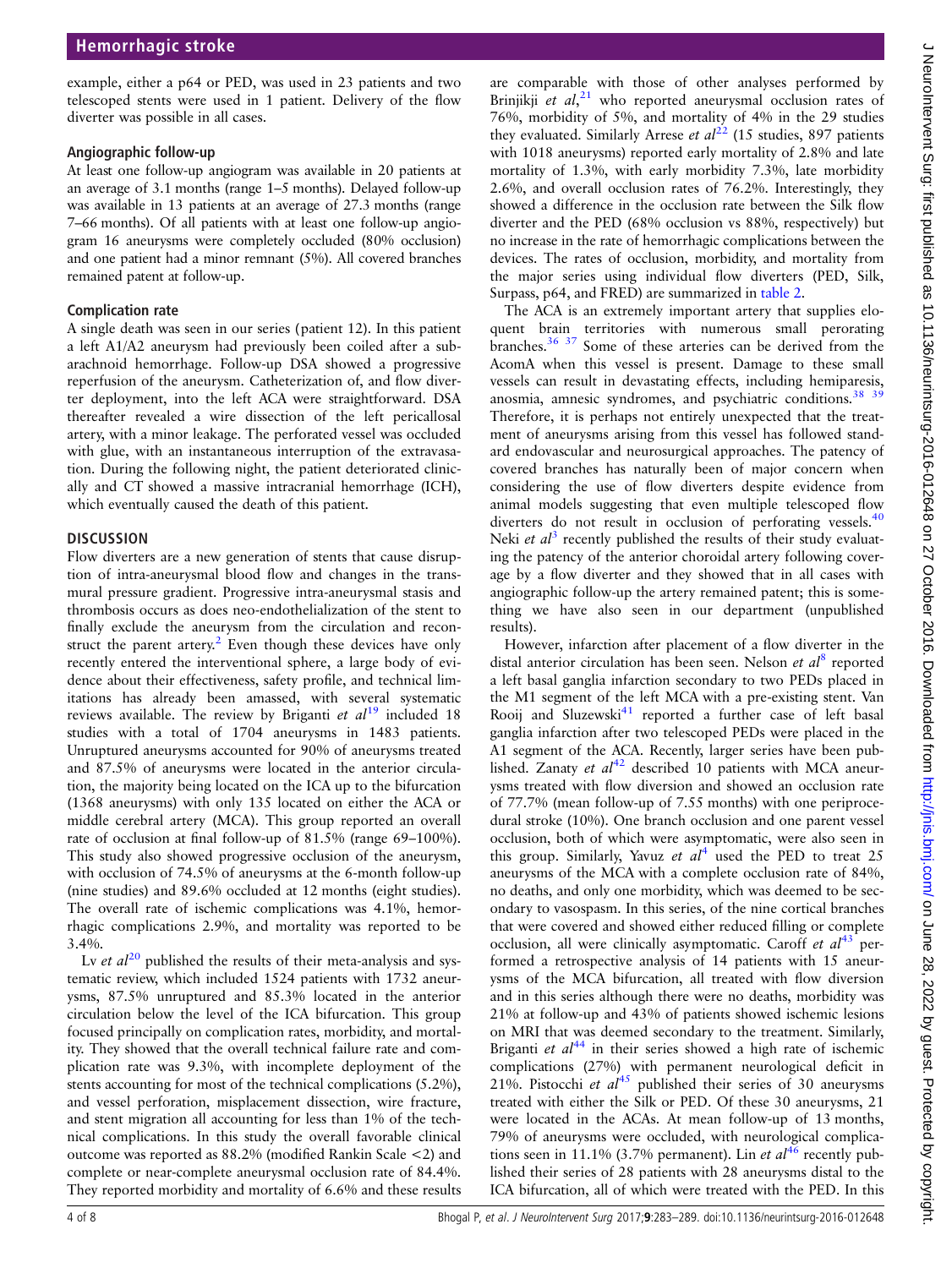<span id="page-4-0"></span>Table 2 Review of the published Flow Diverter data for individual stent type

| <b>Study</b>                    | Year of<br>publication |                           | No. of    |     |      |                |     |             |               | Mortality (%)  |                                            |
|---------------------------------|------------------------|---------------------------|-----------|-----|------|----------------|-----|-------------|---------------|----------------|--------------------------------------------|
|                                 |                        | No. of<br><b>Patients</b> | aneurysms | PED | Silk | <b>Surpass</b> | p64 | <b>FRED</b> | Morbidity (%) |                | <b>Occlusion rate</b><br>at last $F/U$ (%) |
| Berge <i>et</i> $al23$          | 2012                   | 65                        | 77        |     | 73   |                |     |             | 7.80          | 3              | 84.50                                      |
| Wagner et al <sup>24</sup>      | 2012                   | 22                        | 26        |     | 23   |                |     |             | 5             | 5              | 86                                         |
| Maimon et $al^{25}$             | 2012                   | 28                        | 32        |     | 31   |                |     |             | 7.20          | 3.60           | 83.30                                      |
| Lubicz et $al^{26}$             | 2015                   | 58                        | 70        |     | 54   |                |     |             | 5.50          | $\mathbf{0}$   | 73                                         |
| Strauss et al <sup>27</sup>     | 2016                   | 60                        | 67        |     | 62   |                |     |             | 10            | 6.67           | 88                                         |
| Mpotsaris et al <sup>28</sup>   | 2015                   | 25                        | 28        |     | 28   |                |     |             | 8             | $\overline{4}$ | 59                                         |
| Shankar et al <sup>11</sup>     | 2016                   | 92                        | 92        |     | 92   |                |     |             | 8.70          | 2.20           | 83.10                                      |
| Briganti et al <sup>29</sup>    | 2012                   | 273                       | 295       | 182 | 151  |                |     |             | 3.70          | 5.90           | 85                                         |
| Yu et $a^{30}$                  | 2012                   | 143                       | 178       | 213 |      |                |     |             | 3.50          | 3.50           | 84                                         |
| O'Kelly et al <sup>31</sup>     | 2013                   | 97                        | 97        | 156 |      |                |     |             | 4.30          | 6.40           | 90                                         |
| Saatci et al <sup>32</sup>      | 2012                   | 191                       | 251       | 324 |      |                |     |             |               | 0.50           | 94.60                                      |
| Fischer et $al33$               | 2012                   | 88                        | 101       | 235 |      |                |     |             | 5.60          | 1.10           | 52                                         |
| Wakhloo et al <sup>12</sup>     | 2015                   | 165                       | 186       |     |      | 165            |     |             | 4.20          | 2.40           | 75                                         |
| De Vries et al <sup>34</sup>    | 2013                   | 37                        | 49        |     |      | 38             |     |             | 13.5          | $\mathbf{0}$   | 94                                         |
| Fischer et al <sup>16</sup>     | 2015                   | 121                       | 130       |     |      |                | 127 |             | 1.70          | 0.80           | 85.70                                      |
| Möhlenbruch et al <sup>14</sup> | 2015                   | 29                        | 34        |     |      |                |     | 35          | 10.30         | $\mathbf{0}$   | 73                                         |
| Poncyljusz et $al^{35}$         | 2013                   | 6                         | 8         |     |      |                |     | 8           | $\mathbf{0}$  | $\mathbf{0}$   | 100                                        |
| Briganti et al <sup>15</sup>    | 2016                   | 20                        | 24        |     |      |                |     | 24          | $\mathbf{0}$  | $\mathbf{0}$   | 83                                         |
| Kocer et al <sup>13</sup>       | 2014                   | 35                        | 37        |     |      |                |     | 35          | 2.80          | $\mathbf{0}$   | 100 (at 12 months)                         |
| Average                         |                        |                           |           |     |      |                |     |             | 5.41          | $\overline{2}$ | 81.8                                       |

study, of the 27 patients with angiographic follow-up, 21 had complete aneurysm occlusion. The periprocedural complication rate was 10.7% with good outcome (modified Rankin Scale ≤2) in 96.4%. Gawlitza et  $al^{47}$  $al^{47}$  $al^{47}$  published their series of 17 patients with 18 aneurysms, 13 of which were present on the MCA. In total 19 cortical branches were covered. Of these 'jailed' branches, three were immediately occluded with a further three showing reduced blood flow (15.8% each). However, at the latest follow-up only two branches were completely occluded, although 47.4% of the covered branches were of reduced caliber. This demonstrates that changes in the flow pattern can occur rapidly and can adjust over time to changes in flow demand. There were no deaths or permanent morbidity but two patients had symptomatic perforator territory infarctions and asymptomatic lacunar infarctions were seen in 29.4% of patients. It is also worth noting that in the recent meta-analysis performed by Lv et  $al$ ,<sup>[20](#page-6-0)</sup> only posterior circulation aneurysms and peripheral location had a statistically significant increased odds ratio for morbidity and mortality. However, this was not seen in the multivariate analysis conducted by Brinjikji et al.<sup>[48](#page-6-0)</sup> In our series none of the covered branches were occluded at follow-up.

Several reports have recently been published that deal specifically with flow diversion in the ACA territory. Clarençon et  $al^{49}$  $al^{49}$  $al^{49}$ recently reported their results of treating ACA aneurysms with flow diverters. In their study of seven patients with eight aneurysms, three were located on the A1 segment and two on the A2/ A3 segment with the remainder located on the AcomA. Three of the treated aneurysms showed complete occlusion at follow-up (grade A on the Raymond–Roy classification) and two showed grade B occlusion on the Raymond–Roy classification at follow-up. There were no acute or delayed clinical complications and they noted that treatment with flow-diverting stents was feasible in all patients. Dabus et  $al^{50}$  $al^{50}$  $al^{50}$  published the largest

series to date of aneurysms in the ACA territory treated with the PED. In their series of 20 patients with 20 aneurysms they showed an aneurysm occlusion rate of 68.7% (11/16 patients with angiographic follow-up data at a mean of 10 months). There was one death, secondary to early postoperative hemorrhage that the authors could not easily explain and one minor infarction (5% morbidity and 5% mortality). Taken together these results suggest that flow diverters can be used in the distal circulation with high success rates for aneurysm occlusion. However, the risk of perforator infarction is present and although it does not often lead to permanent morbidity, there is a definite risk of this occurring. The predisposing factors for perforator infarction—for example, fusiform aneurysm, stent type etc, are yet to be elucidated and larger studies are required.

In our series one death occurred after hemorrhage that occurred secondary to wire perforation of a vessel during deployment of the flow diverter. Even though the vessel was glued intraoperatively and the hemorrhage controlled, a repeat hemorrhage occurred during the night and the patient died. It is difficult for us to explain this. Vessel perforation has been noted when balloon inflation is used to remodel implanted flow diverters and during wire manipulation.<sup>8</sup> <sup>34</sup> Delayed hemorrhage is generally considered to be one of two different types—either subarachnoid or intraparenchymal, and each occurs with a risk of  $3\%^{21}$  $3\%^{21}$  $3\%^{21}$  but the underlying mechanism is still to be elucidated. Distant hemorrhages may be caused by hemorrhagic transformation of infarctions that occurred during the procedure,  $51$   $52$ whereas subarachnoid hemorrhage is thought to occur secondary to degradation of the aneurysm wall by enzymes triggered during thrombosis. $53\,54$ 

In addition to flow diversion, alternative endovascular treatment strategies are available. Cavalcanti et  $al^{55}$  $al^{55}$  $al^{55}$  published their single-center experience of 22 consecutive patients with distal ACA aneurysms. They achieved initial occlusion in all aneurysms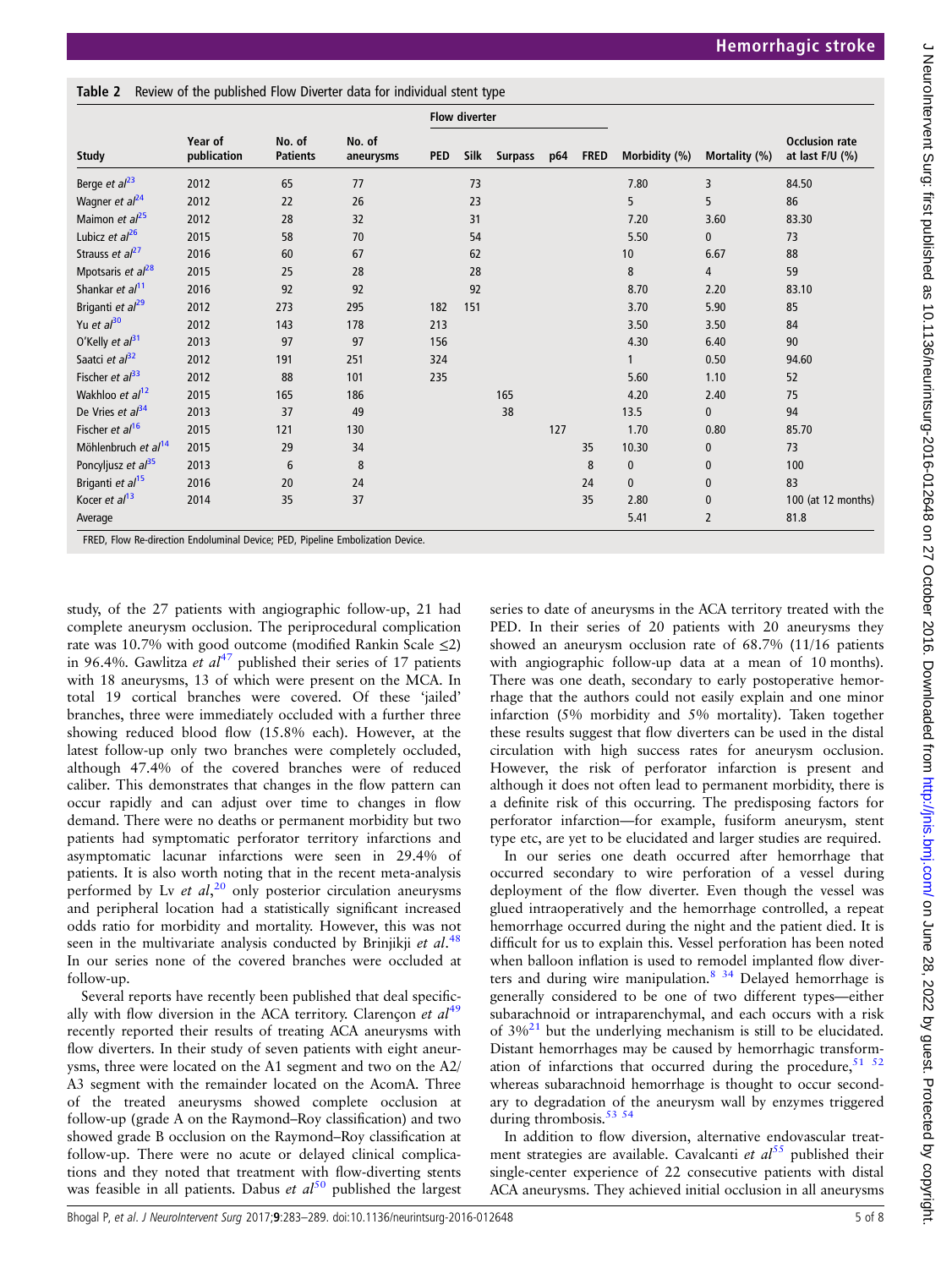

Figure 1 A patient in their twenties presented with an unruptured aneurysm of the A2 segment that was treated with a single Pipeline Embolization Device (PED). Catheter angiography performed at 3 months showed complete exclusion of the aneurysm from the circulation and patency of the fronto-polar branch.



Figure 2 A patient in their early teens was treated with a single p64 flow diverter for an unruptured aneurysm arising from the proximal A1 segment of the right anterior cerebral artery. An angiogram performed at 3 months after treatment showed complete exclusion of the aneurysm from the circulation.

of ≥95%, including in the 13 patients who presented with subarachnoid hemorrhage. Of the 13 patients who had radiographic follow-up, complete occlusion was seen in 11 and re-coiling was required in two cases. Before this Menovsky et  $al<sup>56</sup>$  $al<sup>56</sup>$  $al<sup>56</sup>$  presented their series of coiled distal ACA aneurysms, in which they achieved initial complete occlusion in 91.7% of patients with 66.7% of aneurysms remaining completely occluded at last follow-up. Similarly, Yamazaki et  $al^{57}$  $al^{57}$  $al^{57}$  achieved complete occlusion in 19 of 27 coiled pericallosal aneurysms, with a neck remnant in six aneurysms. Overall, using coiling as the primary treatment of ACA aneurysms, both ruptured and unruptured, the mean morbidity stands at 8.8% (range 0–17.2%) with a mean

mortality of 8.8% (range  $0-20.7\%$ ).<sup>[56](#page-7-0) 58-[62](#page-7-0)</sup> Neurosurgical treatment is also an option and de Sousa et  $al^{63}$  $al^{63}$  $al^{63}$  reported a 100% rate of complete occlusion on routine postoperative angiography after the treatment of 74 distal ACA aneurysms. Lehecka et  $al<sup>6</sup>$ reported an occlusion rate of 95% in 362 patients undergoing microneurosurgical treatment.

This paper is one of the first to exclusively deal with aneurysms arising from the ACA. Our results suggest that this treatment option is technically feasible and has a low risk of transient and/or permanent clinical complications.

Our study has several limitations. First, it is a retrospective analysis of data prospectively collected from a single center. The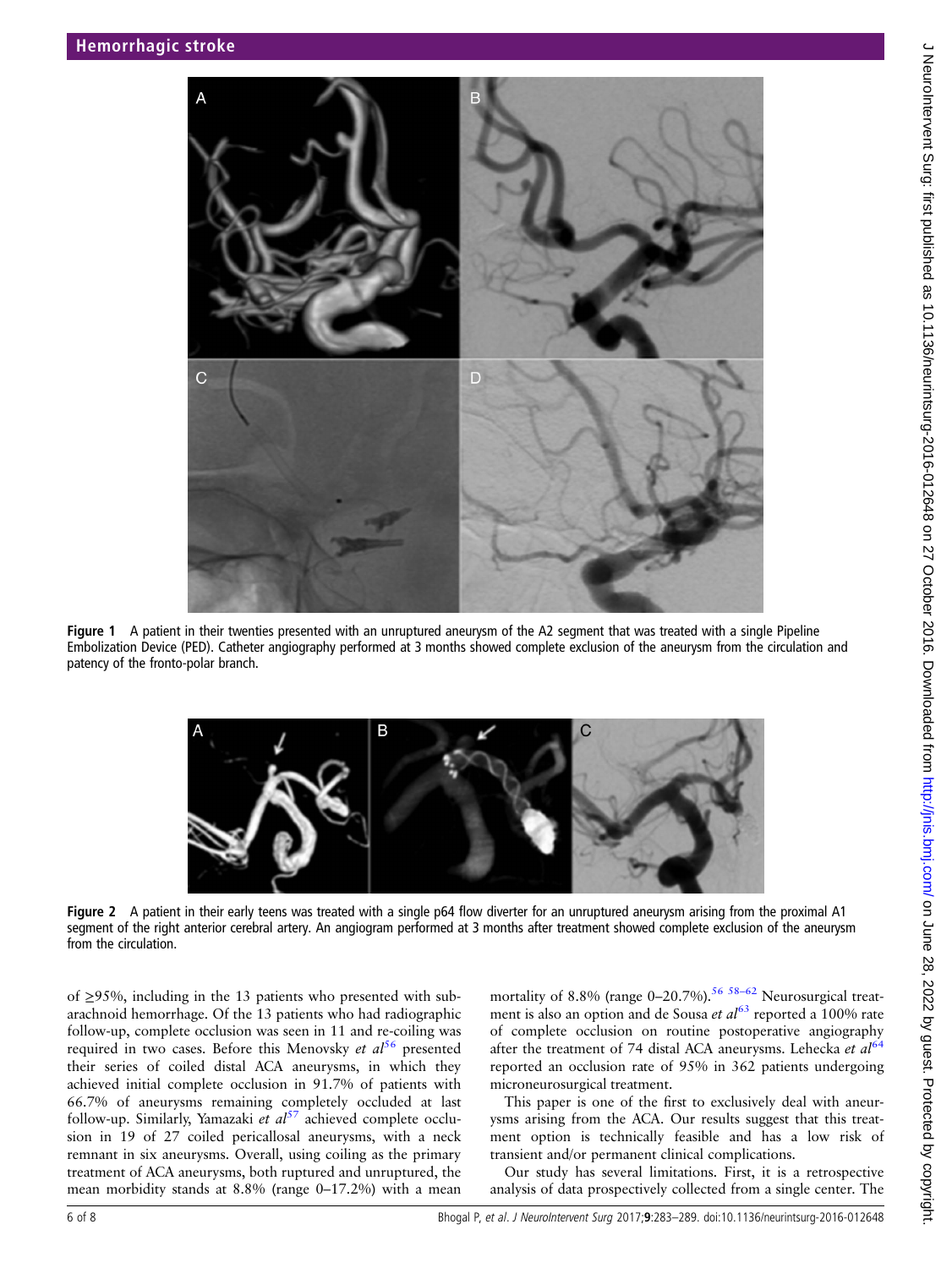<span id="page-6-0"></span>relatively small population and lack of long-term follow-up are further limitations.

#### **CONCLUSION**

Our series suggests that the treatment of ACA aneurysms with flow diverters is technically feasible, has a good safety profile, and can result in exclusion of the aneurysms arising from these vessels.

Twitter Follow Marta Perez at [@MartaAguilarPe2](http://twitter.com/MartaAguilarPe2)

Contributors MAP, PB, RMM data gathering, manuscript preparation; OG, HB: review, editing; HH: guarantor, overall review, study design.

Competing interests MAP, PB, and RMM are proctors and consultants for phenox GmbH, and receive moderate financial compensation. HH is a co-founder and shareholder of phenox GmbH.

Provenance and peer review Not commissioned; externally peer reviewed.

Open Access This is an Open Access article distributed in accordance with the Creative Commons Attribution Non Commercial (CC BY-NC 4.0) license, which permits others to distribute, remix, adapt, build upon this work non-commercially, and license their derivative works on different terms, provided the original work is properly cited and the use is non-commercial. See: [http://creativecommons.org/](http://creativecommons.org/licenses/by-nc/4.0/) [licenses/by-nc/4.0/](http://creativecommons.org/licenses/by-nc/4.0/)

## **REFERENCES**

- Becske T, Kallmes DF, Saatci I, et al. Pipeline for uncoilable or failed aneurysms: results from a multicenter clinical trial. [Radiology](http://dx.doi.org/10.1148/radiol.13120099) 2013;267:858–68.
- 2 Kadirvel R, Ding YH, Dai D, et al. Cellular mechanisms of aneurysm occlusion after treatment with a flow diverter. [Radiology](http://dx.doi.org/10.1148/radiol.13130796) 2014;270:394-9.
- 3 Neki H, Caroff J, Jittapiromsak P, et al. Patency of the anterior choroidal artery covered with a flow-diverter stent. [J Neurosurg](http://dx.doi.org/10.3171/2014.11.JNS141603) 2015;123:1540–5.
- 4 Yavuz K, Geyik S, Saatci I, et al. Endovascular treatment of middle cerebral artery aneurysms with flow modification with the use of the pipeline embolization device. [AJNR Am J Neuroradiol](http://dx.doi.org/10.3174/ajnr.A3692) 2014;35:529–35.
- 5 Kallmes DF, Ding YH, Dai D, et al. A new endoluminal, flow-disrupting device for treatment of saccular aneurysms. [Stroke J Cereb Circ](http://dx.doi.org/10.1161/STROKEAHA.106.479576) 2007;38:2346-52.
- 6 Augsburger L, Farhat M, Reymond P, et al. Effect of flow diverter porosity on intraaneurysmal blood flow. [Klin Neuroradiol](http://dx.doi.org/10.1007/s00062-009-9005-0) 2009;19:204–14.
- 7 Lieber BB, Stancampiano AP, Wakhloo AK. Alteration of hemodynamics in aneurysm models by stenting: influence of stent porosity. [Ann Biomed Eng](http://dx.doi.org/10.1007/BF02684187) 1997;25:460-9.
- 8 Nelson PK, Lylyk P, Szikora I, et al. The pipeline embolization device for the intracranial treatment of aneurysms trial. [AJNR Am J Neuroradiol](http://dx.doi.org/10.3174/ajnr.A2421) 2011;32:34–40.
- 9 Griessenauer CJ, Loukas M, Scott JA, et al. The artery of Davidoff and Schechter: an anatomical study with neurosurgical case correlates. [Br J Neurosurg](http://dx.doi.org/10.3109/02688697.2013.798856) 2013;27:815–18.
- 10 Murthy SB, Shah S, Shastri A, et al. The SILK flow diverter in the treatment of intracranial aneurysms. *I Clin Neurosci* 2014;21:203-6.
- 11 Shankar JJS, Tampieri D, Iancu D, et al. SILK flow diverter for complex intracranial aneurysms: a Canadian registry. J Neurointery Surg 2016;8:273-8.
- 12 Wakhloo AK, Lylyk P, de Vries J, et al. Surpass flow diverter in the treatment of intracranial aneurysms: a prospective multicenter study. [AJNR Am J Neuroradiol](http://dx.doi.org/10.3174/ajnr.A4078) 2015;36:98–107.
- 13 Kocer N, Islak C, Kizilkilic O, et al. Flow Re-direction Endoluminal Device in treatment of cerebral aneurysms: initial experience with short-term follow-up results. [J Neurosurg](http://dx.doi.org/10.3171/2014.1.JNS131442) 2014;120:1158–71.
- 14 Möhlenbruch MA, Herweh C, Jestaedt L, et al. The FRED flow-diverter stent for intracranial aneurysms: clinical study to assess safety and efficacy. [AJNR Am](http://dx.doi.org/10.3174/ajnr.A4251) [J Neuroradiol](http://dx.doi.org/10.3174/ajnr.A4251) 2015;36:1155–61.
- 15 Briganti F, Leone G, Ugga L, et al. Safety and efficacy of flow re-direction endoluminal device (FRED) in the treatment of cerebral aneurysms: a single center experience. [Acta Neurochir \(Wien\)](http://dx.doi.org/10.1007/s00701-016-2875-4) 2016;158:1745–55.
- 16 Fischer S, Aguilar-Pérez M, Henkes E, et al. Initial experience with p64: a novel mechanically detachable flow diverter for the treatment of intracranial saccular sidewall aneurysms. [AJNR Am J Neuroradiol](http://dx.doi.org/10.3174/ajnr.A4420) 2015;36:2082-9.
- 17 Briganti F, Leone G, Ugga L, et al. Mid-term and long-term follow-up of intracranial aneurysms treated by the p64 Flow Modulation Device: a multicenter experience. [J Neurointerv Surg](http://dx.doi.org/10.1136/neurintsurg-2016-012502) 2017;9:70–6.
- 18 Rouchaud A, Saleme S, Gory B, et al. Endovascular exclusion of the anterior communicating artery with flow-diverter stents as an emergency treatment for blister-like intracranial aneurysms. Interv Neuroradiol 2013;19:471–8.
- 19 Briganti F, Leone G, Marseglia M, et al. Endovascular treatment of cerebral aneurysms using flow-diverter devices: a systematic review. [Neuroradiol J](http://dx.doi.org/10.1177/1971400915602803) 2015;28: 365–75.
- 20 Lv X, Yang H, Liu P, et al. Flow-diverter devices in the treatment of intracranial aneurysms: a meta-analysis and systematic review. [Neuroradiol J](http://dx.doi.org/10.1177/1971400915621321) 2016;29:66-71.
- 21 Brinjikji W, Murad MH, Lanzino G, et al. Endovascular treatment of intracranial aneurysms with flow diverters a meta-analysis. [Stroke](http://dx.doi.org/10.1161/STROKEAHA.112.678151) 2013;44:442-7.
- 22 Arrese I, Sarabia R, Pintado R, et al. Flow-diverter devices for intracranial aneurysms: systematic review and meta-analysis. [Neurosurgery](http://dx.doi.org/10.1227/01.neu.0000430297.17961.f1) 2013;73:193-9; discussion 199–200.
- 23 Berge J, Biondi A, Machi P, et al. Flow-diverter silk stent for the treatment of intracranial aneurysms: 1-year follow-up in a multicenter study. [AJNR Am](http://dx.doi.org/10.3174/ajnr.A2907) [J Neuroradiol](http://dx.doi.org/10.3174/ajnr.A2907) 2012;33:1150–5.
- 24 Wagner A, Cortsen M, Hauerberg J, et al. Treatment of intracranial aneurysms. Reconstruction of the parent artery with flow-diverting (Silk) stent. [Neuroradiology](http://dx.doi.org/10.1007/s00234-011-0949-9) 2012;54:709–18.
- 25 Maimon S, Gonen L, Nossek E, et al. Treatment of intra-cranial aneurysms with the SILK flow diverter: 2 years' experience with 28 patients at a single center. [Acta](http://dx.doi.org/10.1007/s00701-012-1316-2) [Neurochir \(Wien\)](http://dx.doi.org/10.1007/s00701-012-1316-2) 2012;154:979–87.
- 26 Lubicz B, Van der Elst O, Collignon L, et al. Silk flow-diverter stent for the treatment of intracranial aneurysms: a series of 58 patients with emphasis on long-term results. [AJNR Am J Neuroradiol](http://dx.doi.org/10.3174/ajnr.A4143) 2015;36:542–6.
- 27 Strauss I, Maimon S. Silk flow diverter in the treatment of complex intracranial aneurysms: a single-center experience with 60 patients. [Acta Neurochir \(Wien\)](http://dx.doi.org/10.1007/s00701-015-2644-9) 2016;158:247–54.
- 28 Mpotsaris A, Skalej M, Beuing O, et al. Long-term occlusion results with SILK flow diversion in 28 aneurysms: do recanalizations occur during follow-up? [Interv](http://dx.doi.org/10.1177/1591019915583119) [Neuroradiol](http://dx.doi.org/10.1177/1591019915583119) 2015;21:300–10.
- 29 Briganti F, Napoli M, Tortora F, et al. Italian multicenter experience with flow-diverter devices for intracranial unruptured aneurysm treatment with periprocedural complications--a retrospective data analysis. [Neuroradiology](http://dx.doi.org/10.1007/s00234-012-1047-3) 2012;54:1145–52.
- 30 Yu SCH, Kwok CK, Cheng PW, et al. Intracranial aneurysms: midterm outcome of pipeline embolization device—a prospective study in 143 patients with 178 aneurysms. [Radiology](http://dx.doi.org/10.1148/radiol.12120422) 2012;265:893-901.
- 31 O'Kelly CJ, Spears J, Chow M, et al. Canadian experience with the pipeline embolization device for repair of unruptured intracranial aneurysms. [AJNR Am](http://dx.doi.org/10.3174/ajnr.A3224) [J Neuroradiol](http://dx.doi.org/10.3174/ajnr.A3224) 2013;34:381–7.
- 32 Saatci I, Yavuz K, Ozer C, et al. Treatment of intracranial aneurysms using the pipeline flow-diverter embolization device: a single-center experience with long-term follow-up results. [AJNR Am J Neuroradiol](http://dx.doi.org/10.3174/ajnr.A3246) 2012;33:1436–46.
- 33 Fischer S, Vajda Z, Aguilar Perez M, et al. Pipeline embolization device (PED) for neurovascular reconstruction: initial experience in the treatment of 101 intracranial aneurysms and dissections. [Neuroradiology](http://dx.doi.org/10.1007/s00234-011-0948-x) 2012;54:369–82.
- 34 De Vries J, Boogaarts J, Van Norden A, et al. New generation of flow diverter (Surpass) for unruptured intracranial aneurysms: a prospective single-center study in 37 patients. [Stroke](http://dx.doi.org/10.1161/STROKEAHA.111.000434) 2013;44:1567–77.
- 35 Poncyljusz W, Sagan L, Safranow K, et al. Initial experience with implantation of novel dual layer flow-diverter device FRED. [Wideochir Inne Tech Maloinwazyjne](http://dx.doi.org/10.5114/wiitm.2011.35794) 2013;8:258–64.
- 36 Perlmutter D, Rhoton AL. Microsurgical anatomy of the anterior cerebral-anterior communicating-recurrent artery complex. [J Neurosurg](http://dx.doi.org/10.3171/jns.1976.45.3.0259) 1976;45:259-72.
- 37 Perlmutter D, Rhoton AL. Microsurgical anatomy of the distal anterior cerebral artery. [J Neurosurg](http://dx.doi.org/10.3171/jns.1978.49.2.0204) 1978;49:204-28.
- 38 Marinković S, Milisavljević M, Marinković Z. Branches of the anterior communicating artery. Microsurgical anatomy. [Acta Neurochir \(Wien\)](http://dx.doi.org/10.1007/BF01809337) 1990;106:78-85.
- 39 Ostrowski AZ, Webster JE, Gurdjian ES. The proximal anterior cerebral artery: an anatomic study. [Arch Neurol](http://dx.doi.org/10.1001/archneur.1960.00450060049005) 1960;3:661–4.
- 40 Dai D, Ding YH, Kadirvel R, et al. Patency of branches after coverage with multiple telescoping flow-diverter devices: an in vivo study in rabbits. [AJNR Am](http://dx.doi.org/10.3174/ajnr.A2879) [J Neuroradiol](http://dx.doi.org/10.3174/ajnr.A2879) 2012;33:171–4.
- 41 van Rooij WJ, Sluzewski M. Perforator infarction after placement of a pipeline flow-diverting stent for an unruptured A1 aneurysm. [AJNR Am J Neuroradiol](http://dx.doi.org/10.3174/ajnr.A2034) 2010;31:E43–4.
- 42 Zanaty M, Chalouhi N, Tjoumakaris SI, et al. Flow diversion for complex middle cerebral artery aneurysms. [Neuroradiology](http://dx.doi.org/10.1007/s00234-014-1339-x) 2014;56:381-7.
- 43 Caroff J, Neki H, Mihalea C, et al. Flow-diverter stents for the treatment of saccular middle cerebral artery bifurcation aneurysms. [AJNR Am J Neuroradiol](http://dx.doi.org/10.3174/ajnr.A4540) 2016;37:279–84.
- 44 Briganti F, Delehaye L, Leone G, et al. Flow diverter device for the treatment of small middle cerebral artery aneurysms. [J Neurointerv Surg](http://dx.doi.org/10.1136/neurintsurg-2014-011460) 2016;8:287-94.
- 45 Pistocchi S, Blanc R, Bartolini B, et al. Flow diverters at and beyond the level of the circle of willis for the treatment of intracranial aneurysms. **[Stroke](http://dx.doi.org/10.1161/STROKEAHA.111.636019) 2012**;43:1032-8.
- 46 Lin N, Lanzino G, Lopes DK, et al. Treatment of Distal Anterior Circulation Aneurysms With the Pipeline Embolization Device: A US Multicenter Experience. [Neurosurgery](http://dx.doi.org/10.1227/01.neu.0000317307.16332.03) 2016;79:14–22.
- 47 Gawlitza M, Januel A-C, Tall P, et al. Flow diversion treatment of complex bifurcation aneurysms beyond the circle of Willis: a single-center series with special emphasis on covered cortical branches and perforating arteries. [J Neurointerv Surg](http://dx.doi.org/10.1136/neurintsurg-2015-011682) 2016;8:481-7.
- Brinjikji W, Lanzino G, Cloft HJ, et al. Risk factors for ischemic complications following pipeline embolization device treatment of intracranial aneurysms: results from the IntrePED study. [AJNR Am J Neuroradiol](http://dx.doi.org/10.3174/ajnr.A4807). Published Online First: 21 April 2016. doi:10.3174/ajnr.A4807